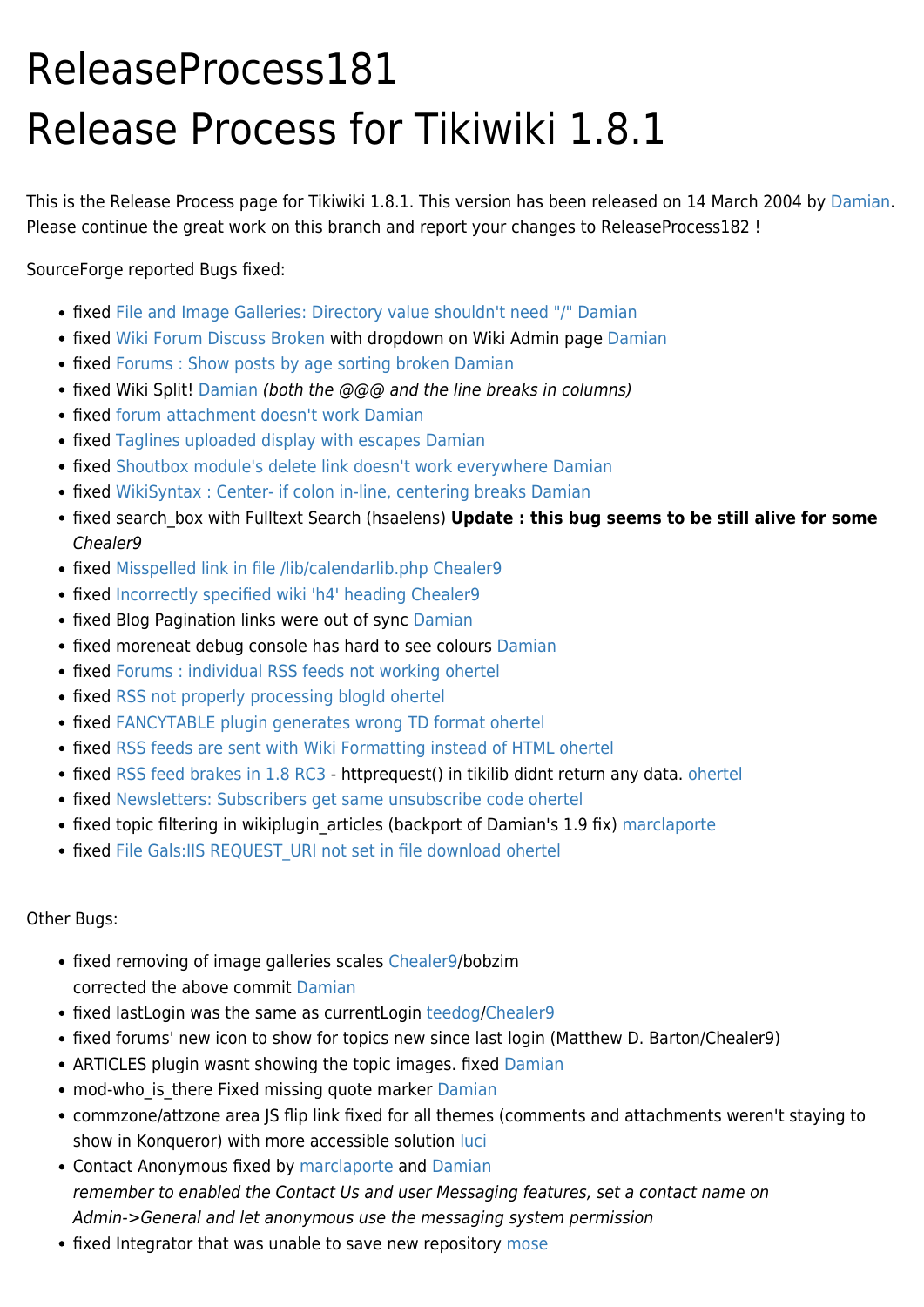- fixed iframe width in featured-link feature [mose](https://tiki.org/mose)
- fixed Wiki quick help SQL plugin documentation [Damian](https://tiki.org/UserPageDamian) with [Akira's](https://tiki.org/UserPageakira) help
- fixed translation of 'by' and displaying of 'Anonymous' in last modif pages module [luci](https://tiki.org/UserPageluci)
- fixed translation of 'by' in wiki last comments module [luci](https://tiki.org/UserPageluci)
- fixed breaks in the BOX plug-in [luci](https://tiki.org/UserPageluci)
- fixed dropdown navigation for backlinks and structures in wiki pages [luci](https://tiki.org/UserPageluci) + [mose](https://tiki.org/mose)
- fixed the module last modif pages so it don't display minor changes [mose](https://tiki.org/mose)
- fixed (from [marclaporte](https://tiki.org/UserPagemarclaporte)): Javascript added to shoutbox forms to limit input to the 255 character table column width [OneOfMany](https://tiki.org/UserPageOneOfMany)
- fixed diff to ignore newline characters thanks to Christian Mueller again [luci](https://tiki.org/UserPageluci)
- fixed missing ?forumId= in tiki-forum(s) rss.php [ohertel](https://tiki.org/UserPageohertel)
- fixed SPLIT and BOX plugins to render all wiki syntax properly [luci](https://tiki.org/UserPageluci)
- fixed diff and source view to display special characters properly [luci](https://tiki.org/UserPageluci)
- fixed external RSS feeds: first entry was not shown [ohertel](https://tiki.org/UserPageohertel)
- more XHTML fixes (some ported from 1.7.x branch) [luci](https://tiki.org/UserPageluci)

## Improvements:

- improved comments and attachments buttons [Chealer9/](https://tiki.org/UserPageChealer9)[luci](https://tiki.org/UserPageluci)
- ARTICLES now includes Topic Filtering [Damian](https://tiki.org/UserPageDamian)
- new module last category items [mose](https://tiki.org/mose)
- Spelling Mistakes corrected [Damian](https://tiki.org/UserPageDamian) also modified the language files to reflect those changes, so not to break the language translations
- Added a check on Tiki Backup to remind you if your file and image galleries are set to file system storage [Damian](https://tiki.org/UserPageDamian)
- German translation [ohertel](https://tiki.org/UserPageohertel)
- RSS 2.0 output feeds support the author tag now [ohertel](https://tiki.org/UserPageohertel)
- RSS: better looking stylesheet [ohertel](https://tiki.org/UserPageohertel)
- RSS: Blogs now show title instead of a timestamp [ohertel](https://tiki.org/UserPageohertel)
- RSS: if there is an empty item title, it gets replaced with a creation timestamp of that item [ohertel](https://tiki.org/UserPageohertel)
- RSS: forums rss shows author names now [ohertel](https://tiki.org/UserPageohertel)
- avatars: user can choose to have no avatar if he has one currently [ohertel](https://tiki.org/UserPageohertel)
- Added <>[]])({}"" -\*#;:& to special character input [marclaporte](https://tiki.org/UserPagemarclaporte)
- Replaced the powered by RDF button with better quality one and aligned all buttons vertically to middle [luci](https://tiki.org/UserPageluci)
- Fixed the neat theme wiki icon alignments [Damian](https://tiki.org/UserPageDamian)
- Articles: no display or "read more" if there is no article body (0 bytes).

## New:

- Belarus now has a tiki flag! Identified as missing by techtonik, commit by [Damian](https://tiki.org/UserPageDamian)
- en-uk Language file, mainly because we british love our colour  $\mathbf{\times}$  [Damian](https://tiki.org/UserPageDamian)
- adding a powered by Tiki logo on bottom banner wanted by [marclaporte](https://tiki.org/UserPagemarclaporte) commit by [Damian](https://tiki.org/UserPageDamian)
- Added support for Atom output feeds, details see<http://bitworking.org/rfc/draft-gregorio-07.html> [ohertel](https://tiki.org/UserPageohertel)
- Added support for external Atom feeds, just add them on the rss feeds page! [ohertel](https://tiki.org/UserPageohertel)
- Added new module forums last posts, that shows the newest posts in forums. prefixes like Re: or Aw: are